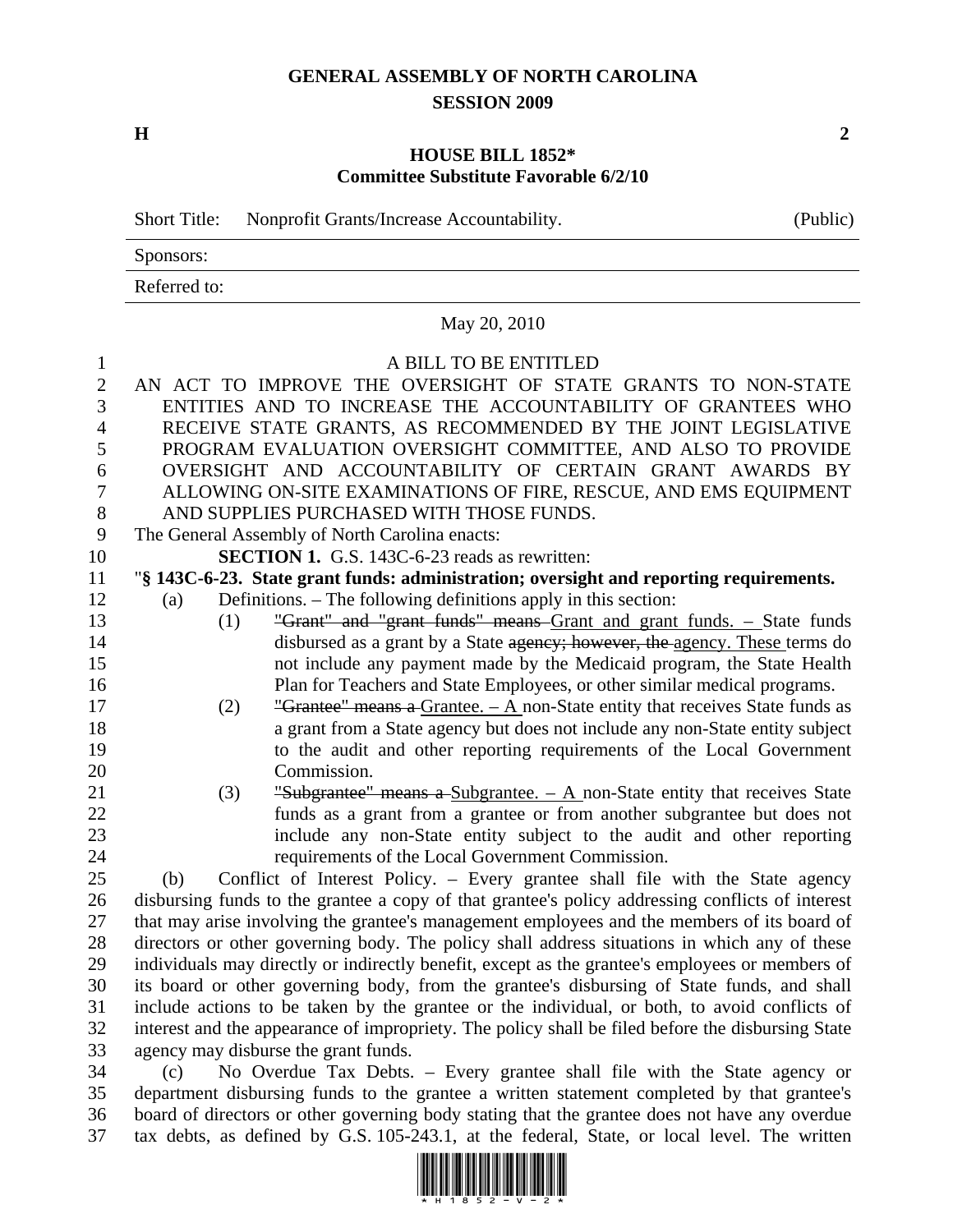|                  |                                                                                               | <b>Session 2009</b><br><b>General Assembly Of North Carolina</b>                               |  |  |
|------------------|-----------------------------------------------------------------------------------------------|------------------------------------------------------------------------------------------------|--|--|
| $\mathbf{1}$     | statement shall be made under oath and shall be filed before the disbursing State agency or   |                                                                                                |  |  |
| $\overline{2}$   | department may disburse the grant funds. A person who makes a false statement in violation of |                                                                                                |  |  |
| $\overline{3}$   | this subsection is guilty of a criminal offense punishable as provided by G.S. 143C-10-1.     |                                                                                                |  |  |
| $\overline{4}$   | Office of State Budget Rules Must Require Uniform Administration of State Grants.<br>(d)      |                                                                                                |  |  |
| 5                | - The Office of State Budget and Management shall adopt rules to ensure the uniform           |                                                                                                |  |  |
| 6                |                                                                                               | administration of State grants by all grantor State agencies and grantees or subgrantees. The  |  |  |
| $\boldsymbol{7}$ |                                                                                               | Office of State Budget and Management shall consult with the Office of the State Auditor and   |  |  |
| $8\,$            | the Attorney General in establishing the rules required by this subsection. The rules shall   |                                                                                                |  |  |
| 9                | establish policies and procedures for disbursements of State grants and for State agency      |                                                                                                |  |  |
| 10               |                                                                                               | oversight, monitoring, and evaluation of grantees and subgrantees. The policies and procedures |  |  |
| 11               | shall:                                                                                        |                                                                                                |  |  |
| 12               | (1)                                                                                           | Ensure that the purpose and reporting requirements of each grant are                           |  |  |
| 13               |                                                                                               | specified to the grantee.                                                                      |  |  |
| 14               | (2)                                                                                           | Ensure that grantees specify the purpose and reporting requirements for                        |  |  |
| 15               |                                                                                               | grants made to subgrantees.                                                                    |  |  |
| 16               | (2a)                                                                                          | Require each contract that awards a grant to include all of the following:                     |  |  |
| 17               |                                                                                               | Concrete, measurable benchmarks against which to measure success.<br>a.                        |  |  |
| 18               |                                                                                               | The benchmarks shall address the expected quantifiable outputs and                             |  |  |
| 19               |                                                                                               | outcomes.                                                                                      |  |  |
| 20               |                                                                                               | Identification of program performance measures that will be used to<br><u>b.</u>               |  |  |
| 21               |                                                                                               | compare quantifiable outputs and outcomes against the benchmarks                               |  |  |
| $22\,$           |                                                                                               | established in contracts pursuant to this subdivision.                                         |  |  |
| 23               |                                                                                               | For purposes of this subdivision, the term "output" means quantified<br>$\underline{c}$ .      |  |  |
| 24               |                                                                                               | activities performed by the grantee and the term "outcome" means                               |  |  |
| 25               |                                                                                               | what happens as a result of the grantee's activities.                                          |  |  |
| 26               | (3)                                                                                           | Ensure that State funds are spent in accordance with the purposes for which                    |  |  |
| 27               |                                                                                               | they were granted.                                                                             |  |  |
| 28               | (4)                                                                                           | Hold the grantees and subgrantees accountable for the legal and appropriate                    |  |  |
| 29               |                                                                                               | expenditure of grant funds.                                                                    |  |  |
| 30               | (5)                                                                                           | Provide for adequate oversight and monitoring to prevent the misuse of grant                   |  |  |
| 31               |                                                                                               | funds.                                                                                         |  |  |
| 32               | (5a)                                                                                          | Establish the criteria for grants from which oversight costs may be withheld                   |  |  |
| 33               |                                                                                               | by a State agency pursuant to subsection (f1) of this section.                                 |  |  |
| 34               | (5b)                                                                                          | Provide procedures for the determination of the amount of a grant that may                     |  |  |
| 35               |                                                                                               | be withheld for administrative costs pursuant to subsection (f1) of this                       |  |  |
| 36               |                                                                                               | section.                                                                                       |  |  |
| 37               | (6)                                                                                           | Establish mandatory periodic reporting requirements for grantees and                           |  |  |
| 38               |                                                                                               | subgrantees, including methods of reporting, to provide financial and                          |  |  |
| 39               |                                                                                               | program performance information. The mandatory periodic reporting                              |  |  |
| 40               |                                                                                               | requirements shall require grantees and subgrantees to file with the State                     |  |  |
| 41               |                                                                                               | Auditor copies of reports and statements that are filed with State agencies                    |  |  |
| 42               |                                                                                               | pursuant to this subsection. Compliance with the mandatory periodic                            |  |  |
| 43               |                                                                                               | reporting requirements of this subdivision shall not require grantees and                      |  |  |
| 44               |                                                                                               | subgrantees to file with the State Auditor the information described in                        |  |  |
| 45               |                                                                                               | subsections (b) and (c) of this section.                                                       |  |  |
| 46               | (6a)                                                                                          | Establish mandatory periodic reporting requirements for grantees and                           |  |  |
| 47               |                                                                                               | subgrantees, including reporting on benchmarks set out in the contract                         |  |  |
| 48               |                                                                                               | awarding the grant pursuant to subdivision (2a) of this subsection by means                    |  |  |
| 49               |                                                                                               | of performance measures identified in the contract. Performance reporting                      |  |  |
| 50               |                                                                                               | shall be reviewed by the State agency overseeing the grant on an ongoing                       |  |  |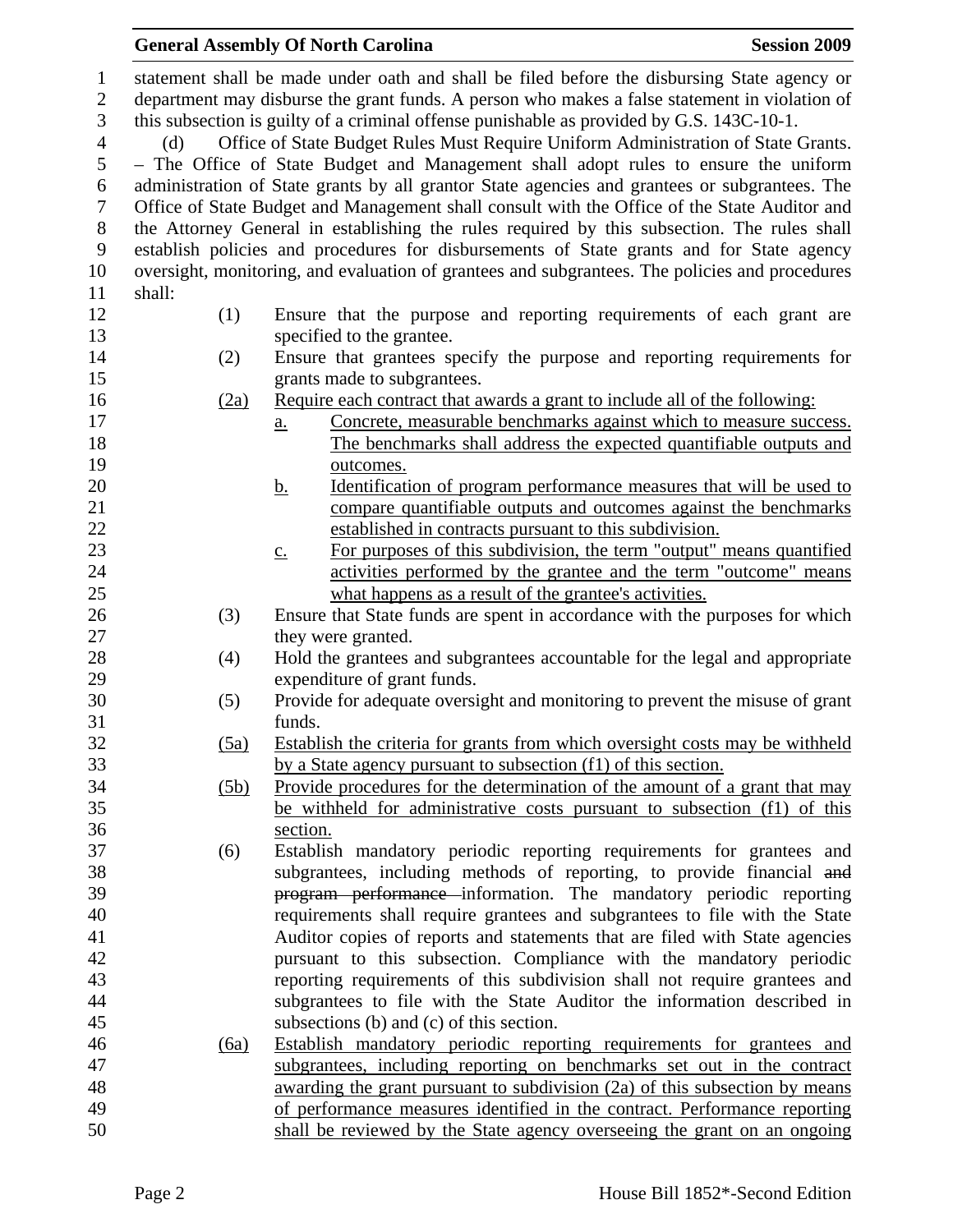|                                                                                                | <b>General Assembly Of North Carolina</b>                                                                                                                                              | <b>Session 2009</b> |
|------------------------------------------------------------------------------------------------|----------------------------------------------------------------------------------------------------------------------------------------------------------------------------------------|---------------------|
|                                                                                                | basis. The State agency overseeing the grant shall submit an annual                                                                                                                    |                     |
|                                                                                                | performance report to the Office of State Budget and Management.                                                                                                                       |                     |
| (7)                                                                                            | Require grantees and subgrantees to maintain reports, records, and other                                                                                                               |                     |
|                                                                                                | information to properly account for the expenditure of all grant funds and to                                                                                                          |                     |
|                                                                                                | make such reports, records, and other information available to the grantor                                                                                                             |                     |
|                                                                                                | State agency for oversight, monitoring, and evaluation purposes.                                                                                                                       |                     |
| (8)                                                                                            | Require grantees and subgrantees to ensure that work papers in the                                                                                                                     |                     |
|                                                                                                | possession of their auditors are available to the State Auditor for the                                                                                                                |                     |
|                                                                                                | purposes set out in subsection (i) of this section.                                                                                                                                    |                     |
| (9)                                                                                            | Require grantees to be responsible for managing and monitoring each                                                                                                                    |                     |
|                                                                                                | project, program, or activity supported by grant funds and each subgrantee                                                                                                             |                     |
|                                                                                                | project, program, or activity supported by grant funds.                                                                                                                                |                     |
| (9a)                                                                                           | Require a State agency that oversees a grant program to develop a                                                                                                                      |                     |
|                                                                                                | monitoring plan for that program. The State agency shall provide a                                                                                                                     |                     |
|                                                                                                | description of its monitoring plan and any additional information regarding                                                                                                            |                     |
|                                                                                                | that plan to the Office of State Budget and Management.                                                                                                                                |                     |
| (10)                                                                                           | Provide procedures for the suspension of further disbursements or use of                                                                                                               |                     |
|                                                                                                | grant funds for noncompliance with these rules or other inappropriate use of                                                                                                           |                     |
|                                                                                                | the funds.                                                                                                                                                                             |                     |
| (11)                                                                                           | Provide procedures for use in appropriate circumstances for reinstatement of                                                                                                           |                     |
|                                                                                                | disbursements that have been suspended for noncompliance with these rules                                                                                                              |                     |
|                                                                                                | or other inappropriate use of grant funds.                                                                                                                                             |                     |
| (12)                                                                                           | Provide procedures for the recovery and return to the grantor State agency of                                                                                                          |                     |
|                                                                                                | unexpended grant funds from a grantee or subgrantee if the grantee or                                                                                                                  |                     |
|                                                                                                | subgrantee is unable to fulfill the purposes of the grant.                                                                                                                             |                     |
| (e)                                                                                            | Rules Are Subject to the Administrative Procedure Act. – Notwithstanding the                                                                                                           |                     |
|                                                                                                | provisions of G.S. 150B-2(8a)b. rules adopted pursuant to subsection (d) of this section are                                                                                           |                     |
|                                                                                                | subject to the provisions of Chapter 150B of the General Statutes.                                                                                                                     |                     |
| (f)                                                                                            | Suspension and Recovery of Funds to Grant Recipients for Noncompliance. – The                                                                                                          |                     |
|                                                                                                | Office of State Budget and Management, after consultation with the administering State                                                                                                 |                     |
|                                                                                                | agency, shall have the power to suspend disbursement of grant funds to grantees or<br>subgrantees, to prevent further use of grant funds already disbursed, and to recover grant funds |                     |
|                                                                                                | already disbursed for noncompliance with rules adopted pursuant to subsection (d) of this                                                                                              |                     |
|                                                                                                | section. In addition, the Office of the Controller shall electronically stop payments to a grantee                                                                                     |                     |
|                                                                                                | upon notification by the Office of State Budget and Management to suspend disbursement of                                                                                              |                     |
| funds to the grantee.                                                                          |                                                                                                                                                                                        |                     |
|                                                                                                | If the grant funds are a pass-through of funds granted by an agency of the United States,                                                                                              |                     |
|                                                                                                | then the Office of State Budget and Management must consult with the granting agency of the                                                                                            |                     |
|                                                                                                | United States and the State agency that is the recipient of the pass-through funds prior to taking                                                                                     |                     |
|                                                                                                | the actions authorized by this subsection.                                                                                                                                             |                     |
| (f1)                                                                                           | Withholding From Certain Grants to Cover Agency Oversight Costs. - A State                                                                                                             |                     |
|                                                                                                | agency that oversees a grant may withhold up to two percent $(2%)$ of the amount of the grant                                                                                          |                     |
|                                                                                                | awarded each fiscal year to cover grant oversight costs pursuant to this subsection if the grant                                                                                       |                     |
| satisfies the criteria established by the Office of State Budget and Management. No State      |                                                                                                                                                                                        |                     |
|                                                                                                | agency shall withhold funds under this subsection until the State agency submits a written                                                                                             |                     |
| request to the Office of State Budget and Management that sets out the oversight               |                                                                                                                                                                                        |                     |
|                                                                                                | responsibilities of the agency with regard to the grant, the amount that the agency is requesting                                                                                      |                     |
| to withhold from the grant for the fiscal year, and receives approval from the Office of State |                                                                                                                                                                                        |                     |
|                                                                                                | Budget and Management to withhold funds to cover the oversight costs. An agency may                                                                                                    |                     |
|                                                                                                | withhold only the amount approved by the Office of State Budget and Management. The Office                                                                                             |                     |
|                                                                                                | of State Budget and Management shall determine whether it is appropriate to allow the                                                                                                  |                     |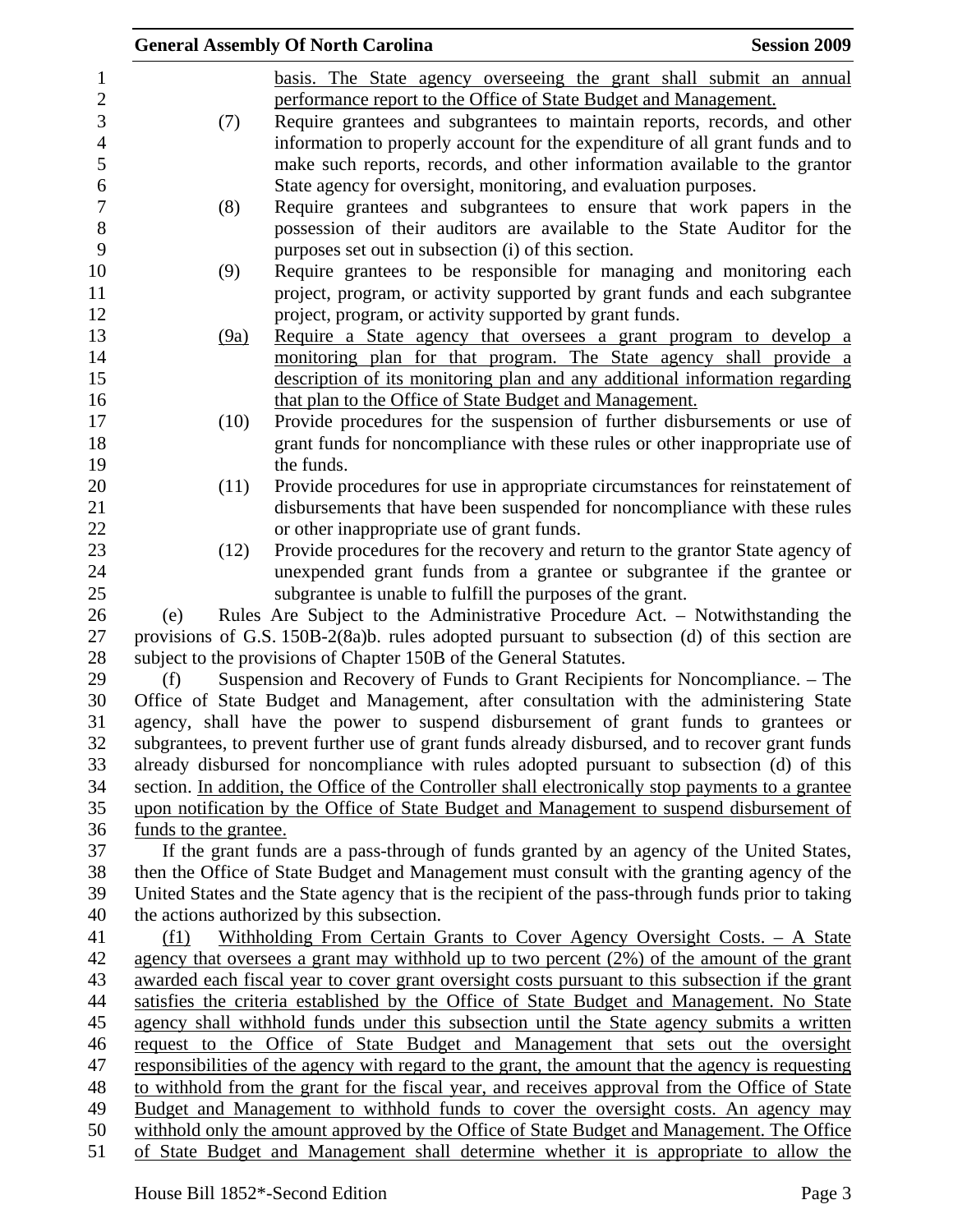## **General Assembly Of North Carolina Session 2009 Session 2009**

1 withholding under this section, and if so, the amount the may be withheld by the State agency. 2 The Office of State Budget and Management shall notify the State agency in writing of the 3 approval or disapproval of the request, and if approved, the amount that may be withheld. 4 If a State agency does receive approval under this section to withhold a percentage of the 5 amount of the grant awarded, then the agency shall reserve twenty-five percent (25%) of the 6 amount authorized by the Office of State Budget and Management to be withheld by the 7 agency and shall transfer those funds to the Office of State Budget and Management at the time 8 the grant funds are disbursed. The Office of State Budget and Management shall use the funds 9 transferred from the agency to cover costs related to statewide oversight of grants to non-State 10 entities. 11 Funds shall not be withheld under this subsection for the purpose of covering oversight 12 costs if the grant is a pass-through of funds granted by an agency of the United States and the 13 terms of the federal grant prohibit the withholding of funds described by this subsection. 14 (g) Audit Oversight. – The State Auditor has audit oversight, with respect to grant funds 15 received by the grantee or subgrantee, pursuant to Article 5A of Chapter 147 of the General 16 Statutes, of every grantee or subgrantee that receives, uses, or expends grant funds. A grantee 17 or subgrantee must, upon request, furnish to the State Auditor for audit all books, records, and 18 other information necessary for the State Auditor to account fully for the use and expenditure 19 of grant funds received by the grantee or subgrantee. The grantee or subgrantee must furnish 20 any additional financial or budgetary information requested by the State Auditor, including 21 audit work papers in the possession of any auditor of a grantee or subgrantee directly related to 22 the use and expenditure of grant funds. 23 (h) Report on Grant Recipients That Failed to Comply. – Not later than May 1, 2007, 24 and by May 1 of every succeeding year, the Office of State Budget and Management shall 25 report to the Joint Legislative Commission on Governmental Operations and the Fiscal 26 Research Division on all grantees or subgrantees that failed to comply with this section with 27 respect to grant funds received in the prior fiscal year. 28 (i) State Agencies to Submit Grant List to Auditor. – No later than October 1 of each 29 year, each State agency shall submit a list to the State Auditor, in the format prescribed by the 30 State Auditor, of every grantee to which the agency disbursed grant funds in the prior fiscal 31 year. The list shall include the amount disbursed to each grantee and other information as 32 required by the State Auditor to comply with the requirements of this section." 33 **SECTION 2.** G.S. 143C-6-23(d), as amended by Section 1 of this act, is amended 34 by adding a new subdivision to read: 35 "(7a) Require grantees to submit cash-basis reporting within 90 days of the end of 36 the State fiscal year." 37 **SECTION 3.** Article 87 of Chapter 58 of the General Statutes is amended by 38 adding a new section to read: 39 "**§ 58-87-7. Oversight and accountability of grant awards.** 40 To increase accountability and to expedite receipt of certain grant awards, notwithstanding 41 any other provision, the Office of the State Fire Marshal and other employees of the 42 Department of Insurance may in their discretion conduct on-site examinations of fire, rescue, 43 and EMS equipment and supplies purchased with funds awarded from either the Volunteer Fire 44 Department Fund or the Volunteer Rescue/EMS Fund. The on-site examinations may include 45 the inspection of equipment purchased from prior grants and may be conducted prior to or 46 simultaneous with the delivery of the grant awards. The on-site examination shall document 47 what equipment and supplies have been purchased by the volunteer fire department or 48 volunteer rescue/EMS department and whether those items were received by the department 49 and visually reviewed by the on-site examiner. Items that have already been distributed or put 50 in the field shall be noted by the on-site examiner. The Office of the State Fire Marshal shall